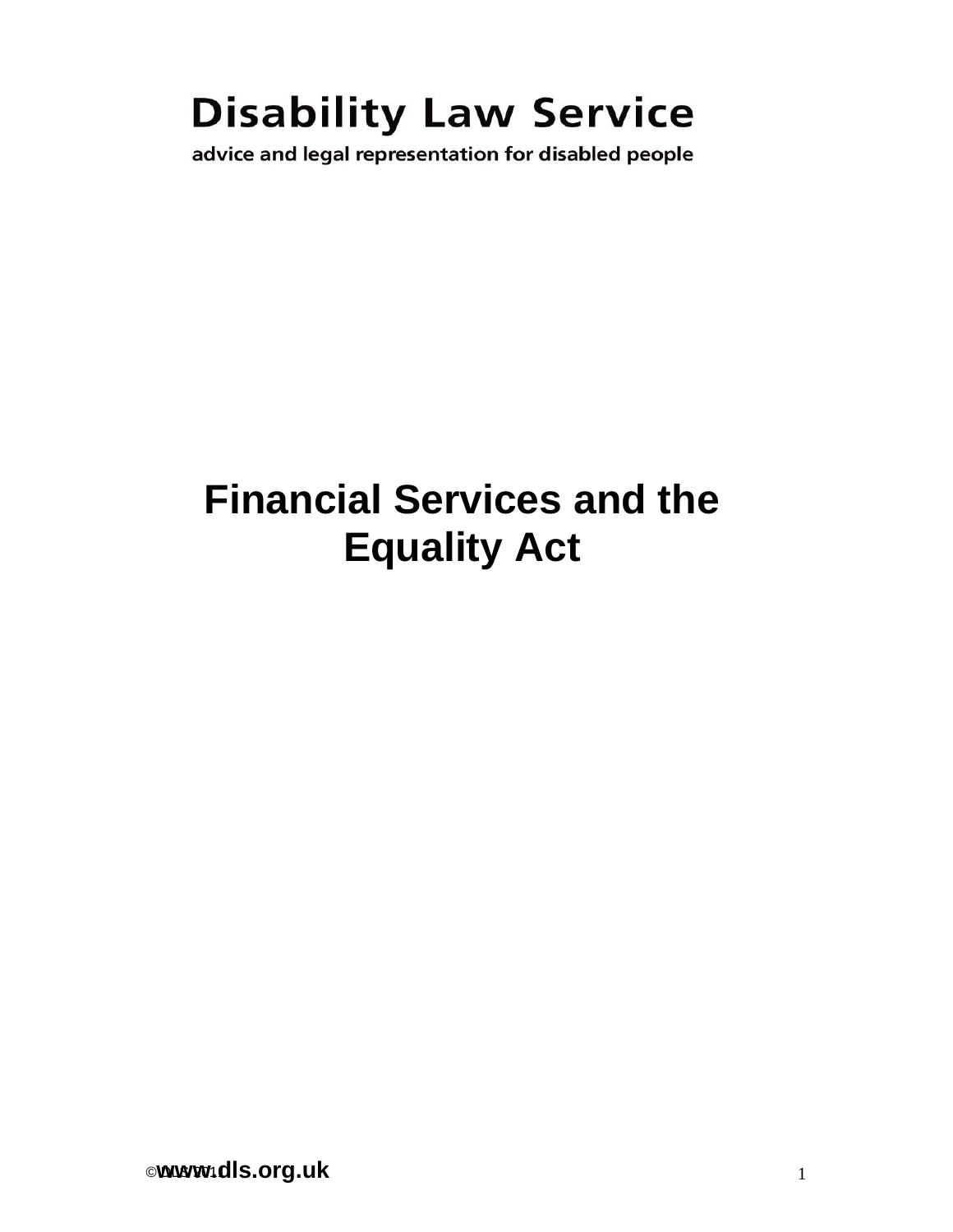## **Financial Services**

The Equality Act applies to any financial business that provides services to members of the public. Financial providers therefore should ensure that they do not discriminate against people on the grounds of a protected characteristic which could be done by:

- Refusing to provide a person with a service which is provided to other members of the public.
- By no longer providing someone with an existing service which is provided to other members of the public e.g. by no longer offering credit with respect to a loan because the person is disabled but continuing to do so for other customers.
- By providing a person with a service of worse quality than it would normally provide e.g. by making someone wait longer for financial advice because the person is disabled.
- By providing a service in a way that is worse compared to those for whom it would normally provide the service e.g. treating someone in a hostile way when they apply for a loan.
- By providing a service on less favourable terms than it would normally provide the service e.g. by charging someone more or imposing extra conditions on them (although there are some exceptions to this, please see below).

Financial providers must also make sure they do not indirectly discriminate through the use of their policies and procedures e.g. by insisting someone attends the bank in order to obtain a loan but the bank itself is not accessible to wheelchair users. Another example would be a small credit company who only provides loans to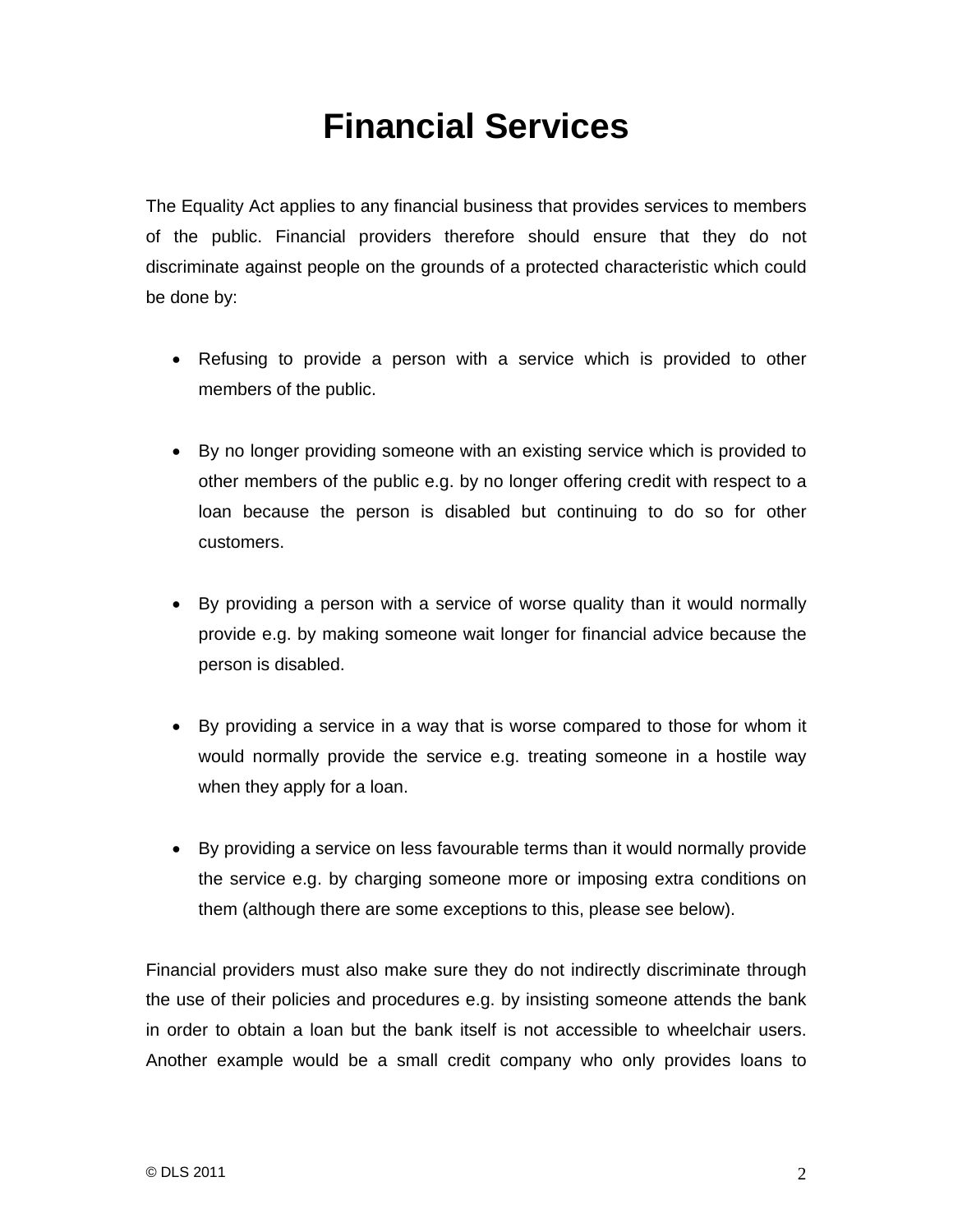people who work full time. Because disabled people statistically are more likely to have part time jobs, this could constitute indirect discrimination.

However, financial providers can provide a service on more favourable terms to those who have a protected characteristic e.g. a credit union targeting local female loan parents who struggle to get a traditional bank loan if they can justify the need is unique to women.

There may be occasions when a financial provider refuses to enter into a contract with a disabled person which can be justified. This would be if the provider is concerned that the disabled customer is unable to understand a particular transaction. Such an example would be a person with senile dementia who applies for a store credit card. Although he can make the repayments, the finance company has good reasons for believing that he does not understand the nature of the legal agreement and obligations involved and his application is refused. Such discrimination may be justified.

### How to enforce your rights under the Act

If you are concerned that you have been discriminated against by a service provider you should first write a letter to the provider setting out your concerns. In the letter you should identify the type of discrimination that you believe has occurred and what action you would like the service provider to take. This may include asking the service provider to adjust its policy or provide a ramp so that you can access the shop. You should also ask the service provider to respond within a specified time, usually 14 days.

You could also consider sending the service provider a disability questionnaire to the service provider requesting information on their policies towards disabled people. Such a questionnaire will assist you in determining the strengths and weakness of your case. Examples of the questions you may wish to pose in the questionnaire can be found on the Equality and Human Rights Commissions website: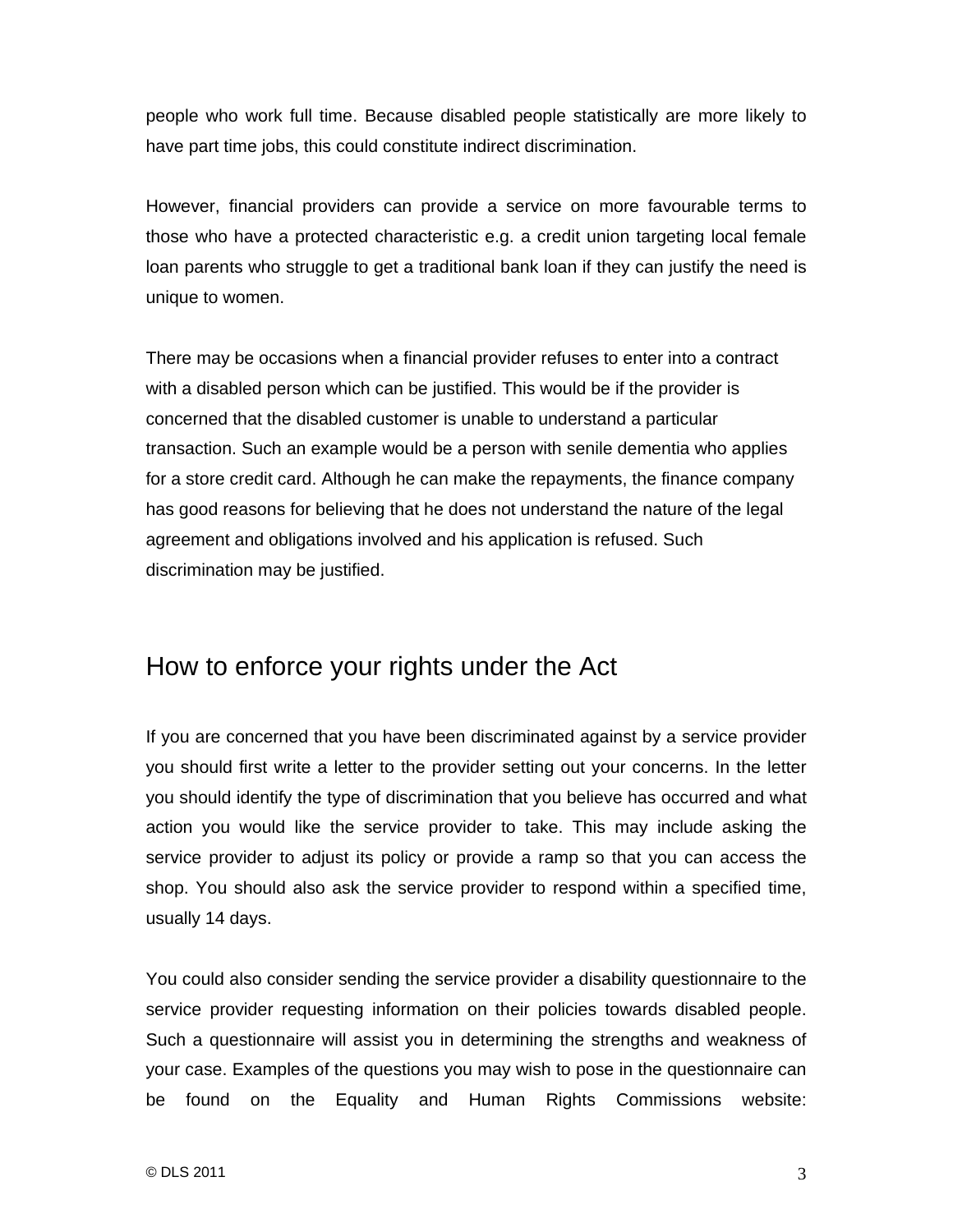www.equalityhumanrights.com. The questionnaire should be sent within six months of the act of discrimination and should be done before you think about issuing a claim in the Courts. The service provider then has eight weeks in which to complete and return the questionnaire. In the event the service provider refuses, the Court can draw inferences from the provider's refusal to complete the questionnaire.

In the event you are unable to resolve matters with the service provider, you may wish to consider issuing a claim for disability discrimination in the County Court. Such claims must be issued within six months less one day of the act of discrimination. If you win in the County Court, the Court can order the service provider to pay you compensation or can issue an injunction forcing the service provider to take steps to avoid discrimination in future.

If you are considering bringing a claim in the County Court, you should seek legal advice first. This is because you are at risk of costs in the County Court. This means if you lose your case, the Court can ask you to pay the service providers legal costs for defending the claim.

As an alternative to county court proceedings you can also seek redress through the Equalities Mediation Service (EMS). Cases are referred from the Equality and Human Rights Commission to EMS. EMS will contact both parties to arrange a meeting in order to try and seek an agreement between parties. The agreements can be wide ranging and include remedies which cannot be ordered by the Court, such as asking the organisation to apologise. Other remedies include compensation and a requirement for organisations to change its policies and procedures to prevent discrimination from occurring again in future. If an agreement is reached through EMS it will be in 'full and final settlement'. This means you then cannot pursue the same matter through the County Court. If you are unable to reach an agreement through mediation then you may still be able to pursue the matter through the County Court. If you have tried mediation through EMS and it has failed, your deadline to submit a claim to the County Court is extended by a further three months. However, this must be agreed with the Equality and Human Rights Commission. In order to seek assistance through EMS, please see details at the end of this factsheet.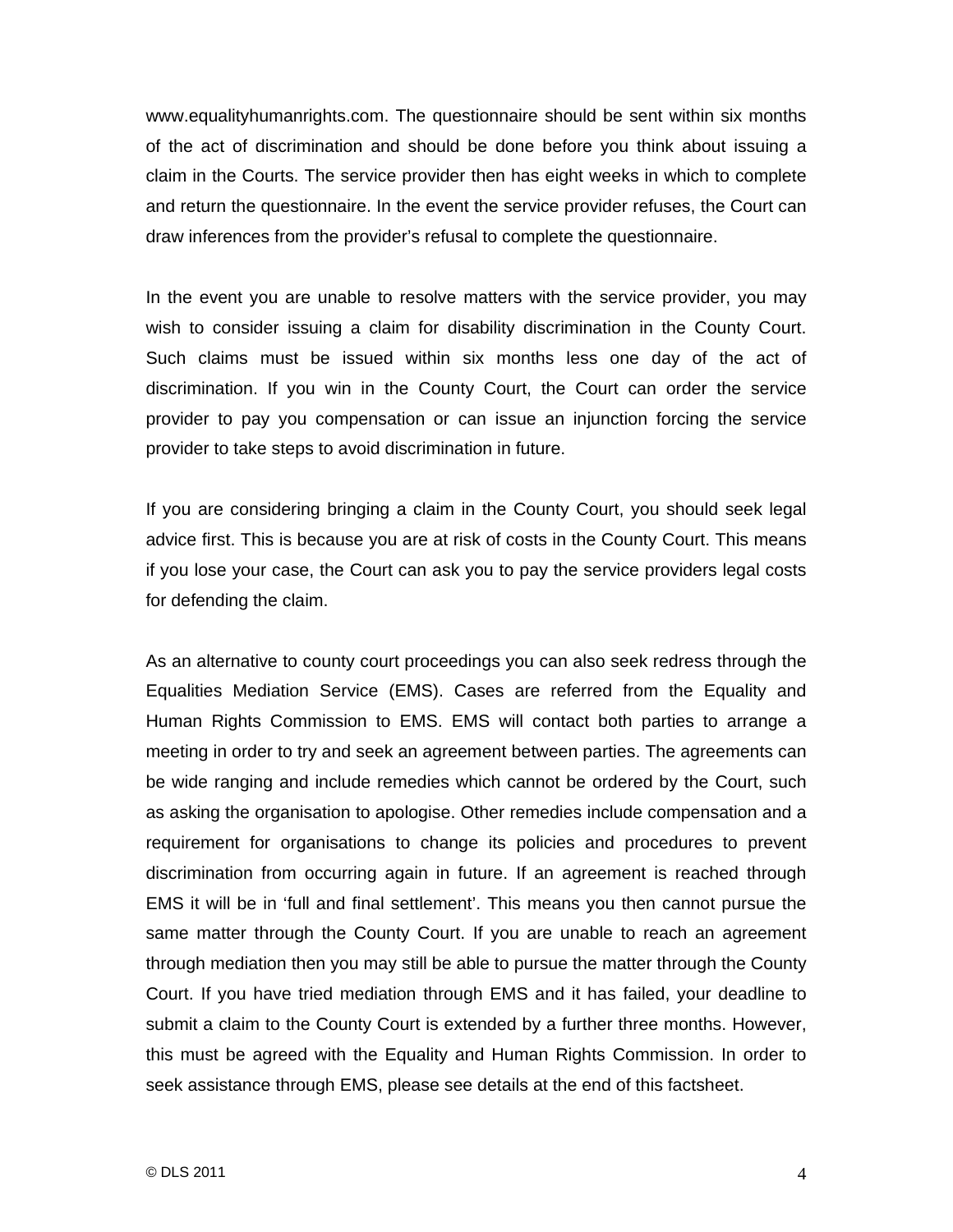## How can I get help?

If your income is low, and you do not have much money saved, you may be able to get free advice and assistance from a specialist discrimination law solicitor under what is known as the 'Legal Help Scheme'.

This scheme covers the cost of some of the legal work involved in making a discrimination claim. However, it does not cover all costs. In particular, it does not cover the cost of having a lawyer attending court. If you need someone to go to court with you then you can apply for Legal Aid.

To find a specialist disability discrimination solicitor in your area who can provide help under the free Legal Help Scheme, you can contact the **Legal Services Commission** on **0845 608 1122** or search its database on the internet at: **www.clsdirect.org.uk**.

Some solicitors may also be prepared to represent you on a 'no win, no fee' basis. For more information about solicitors you should contact the **Law Society** on **020 7242 1222**.

Law Centres and Citizens Advice Bureaux may also be able to help you free of charge. Details about the Law Centre nearest to you are available from the **Law Centres Federation**. Details of your local CAB can be obtained via the **National Association of Citizens' Advice Bureaux**. Contact details for these organisations can be found at the back of this guide.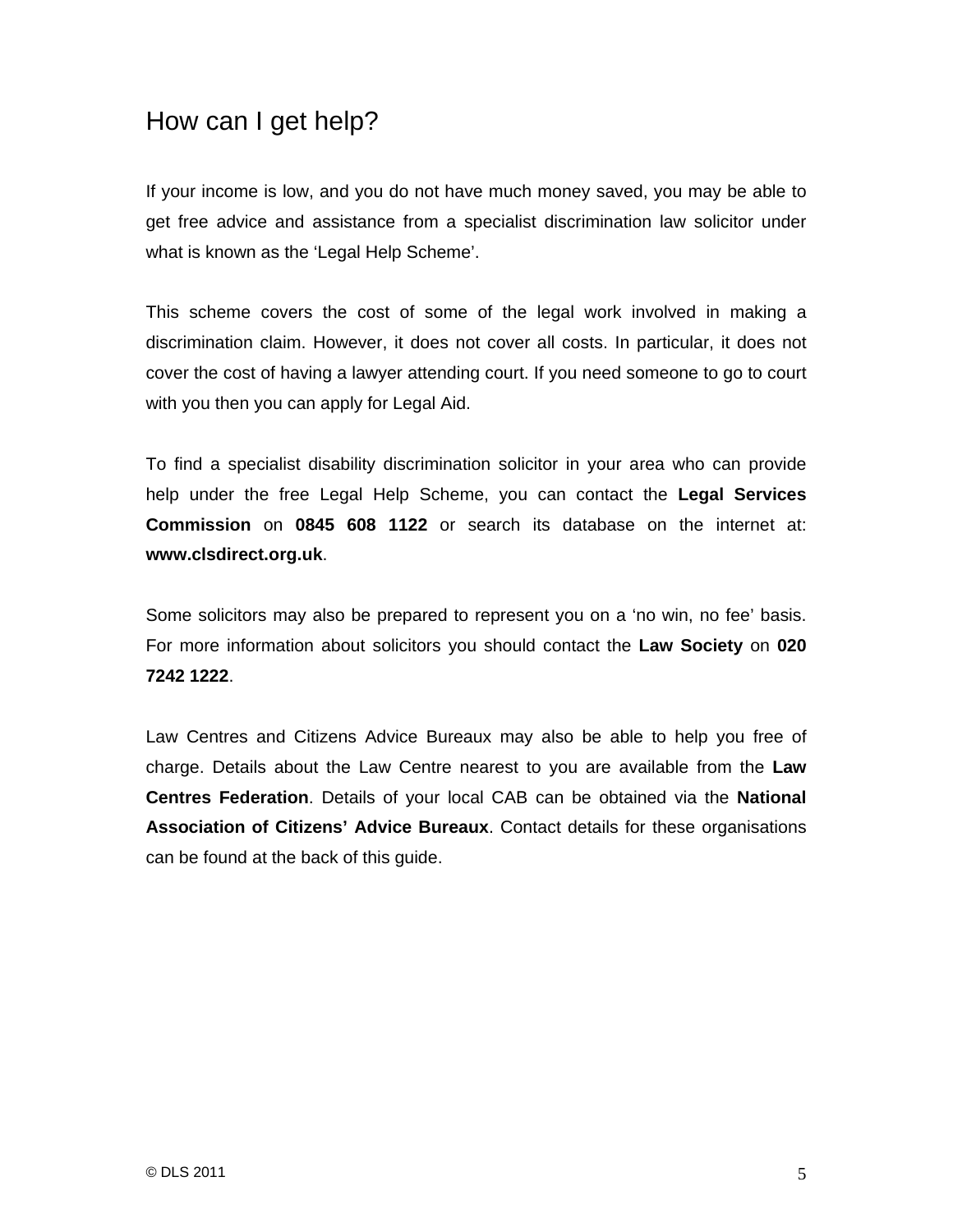### Useful organisations

#### **The Disability Law Service**

Disability Law Service is a registered charity offering free confidential legal advice on disability discrimination to disabled people. It is able to take on certain cases on behalf of disabled people.

In addition to an disability discrimination advice, it can also offer advice in the following other categories of law: community care, employment and welfare benefits.

39–45 Cavell Street Whitechapel London E1 2BP Telephone: **020 7791 9800** Fax: **020 7791 9802** Textphone: **020 7791 9801** Email: **advice@dls.org.uk**

#### ----------------------------------------------------------------------------------------

#### **Equality and Human Rights Commission**

The Equality and Human Rights Commission is a national organisation set up by the Government to monitor and tackle discrimination. It operates a telephone helpline for people with discrimination problems. The Equality and Human Rights Commission also publishes many useful guides and leaflets, which can be obtained via its helpline. In some cases, the Equality and Human Rights Commission will advise and represent people who have discrimination claims.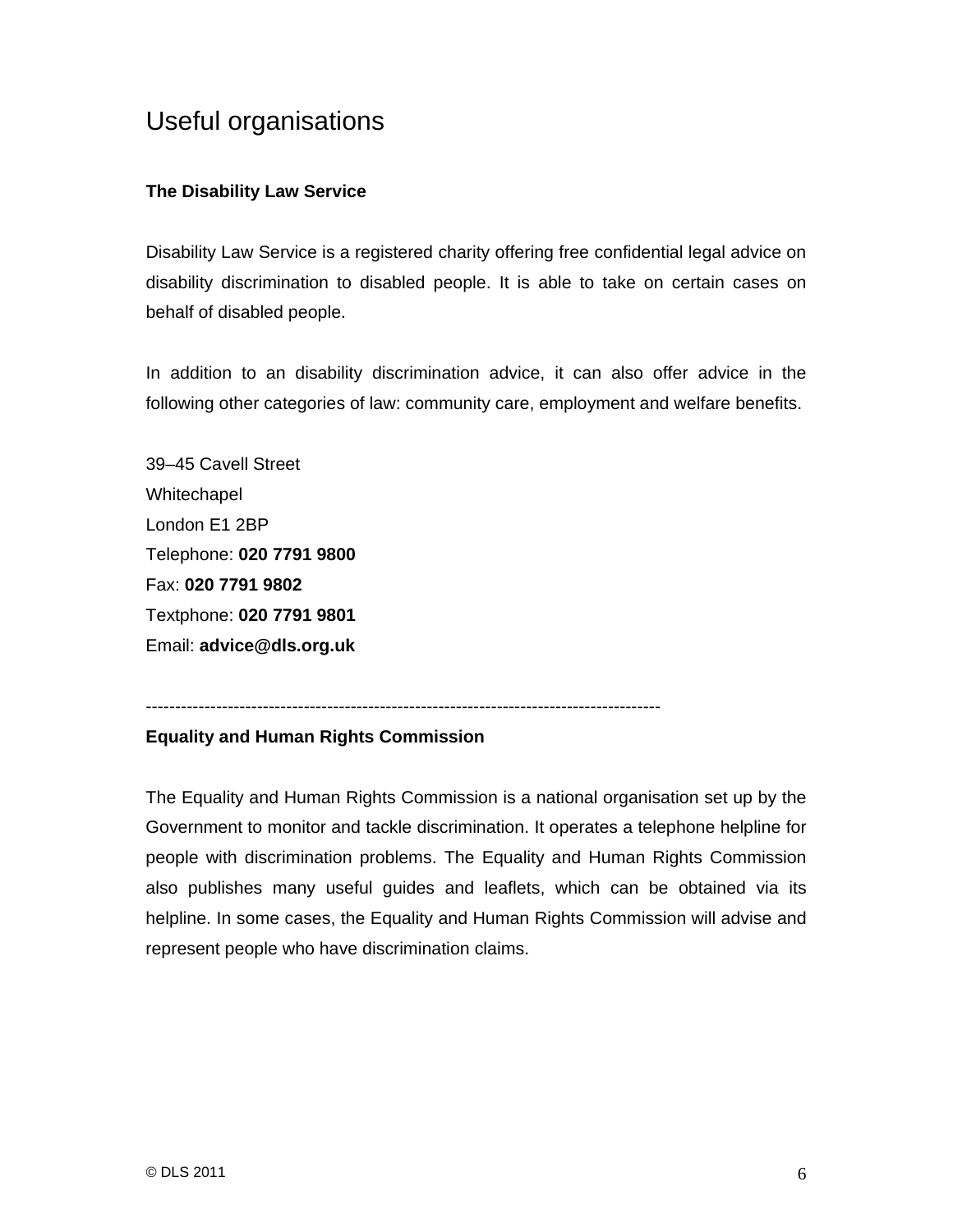#### **Equality and Human Rights Commission England**

Equality and Human Rights Commission Helpline Freepost RRLL-GHUX-CTRX Arndale House Arndale Centre Manchester M4 3EQ Telephone: **0845 604 6610** Minicom: **0845 604 6620** Fax: **0845 604 6630** Website: **www.equalityhumanrights.com** 

Opening times: Monday, Tuesday, Thursday, Friday 9am–5pm; Wednesday 9am– 8pm (last call taken at 7:45pm)

----------------------------------------------------------------------------------------

#### **Equalities Mediation Service**

Mediation Works 16 Queen Street **Wellington Shropshire** TF1 1EH

Telephone: **01952 224285**  Fax: **01952 224289** Email: **ems@mediation-works.co.uk**  Website: **www.equalities-mediation.org.uk/** 

This can offer an alternative means of resolving disputes without requiring recourse to the courts. A referral to this service must be made through the Equalities and Human Rights Commission, please see contact details above.

----------------------------------------------------------------------------------------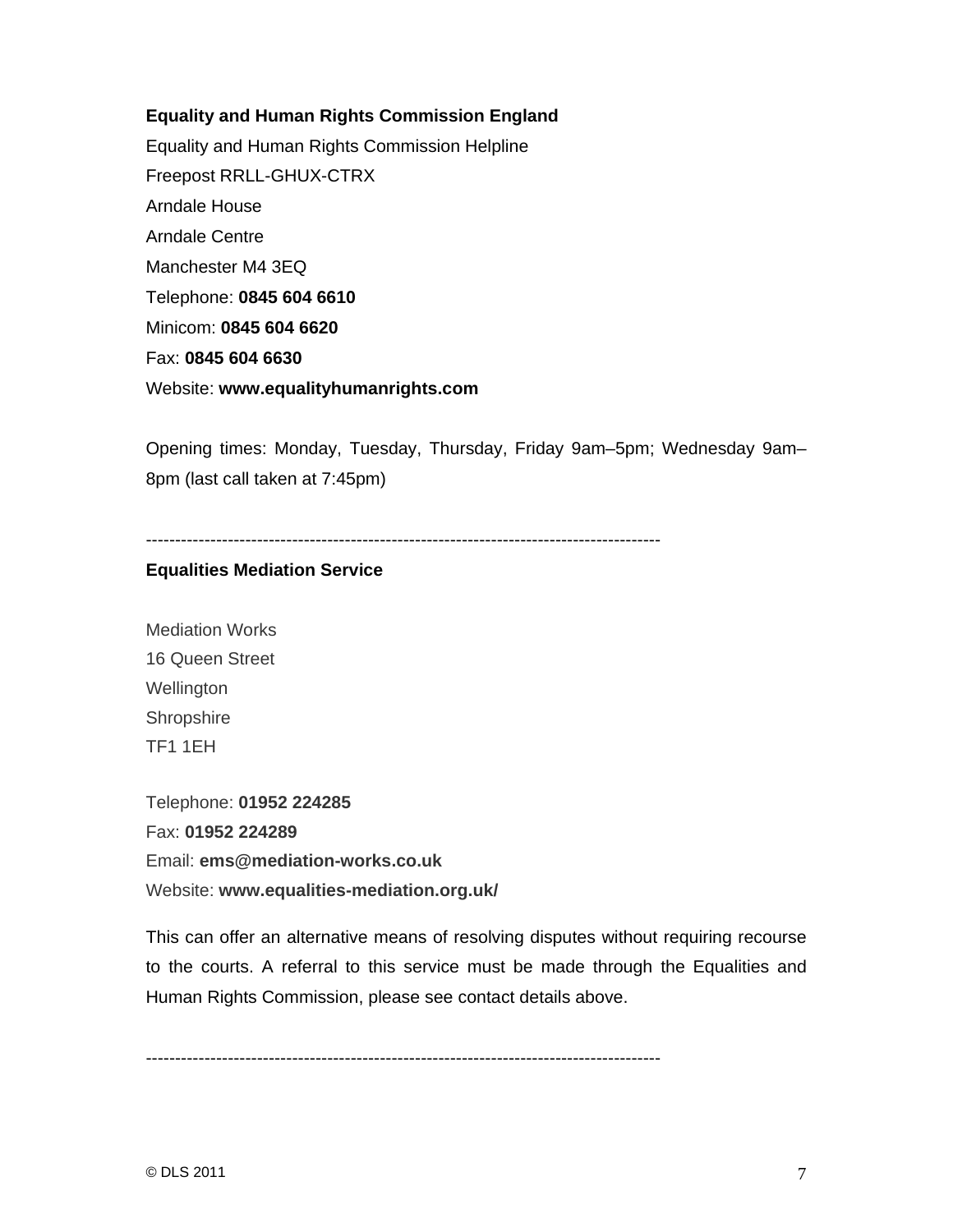#### **Legal Services Commission**

The LSC can give contact details of solicitors and other organisations that can advise and assist you, subject to eligibility, under the free Legal Help Scheme.

29–37 Red Lion Street London WC1R 4PP Telephone: **0845 608 1122** Website: **www.clsdirect.org.uk** 

----------------------------------------------------------------------------------------

#### **RADAR**

Offers legal advice on the DDA.

12 City Forum 250 City Road London EC1V 8AF Telephone: **020 7250 3222**  Textphone: **020 7250 0123** 

----------------------------------------------------------------------------------------

#### **RNIB**

Offers legal advice to people with visual impairments.

224 Great Portland Street London W6 9DG Telephone: **020 7388 1266** 

----------------------------------------------------------------------------------------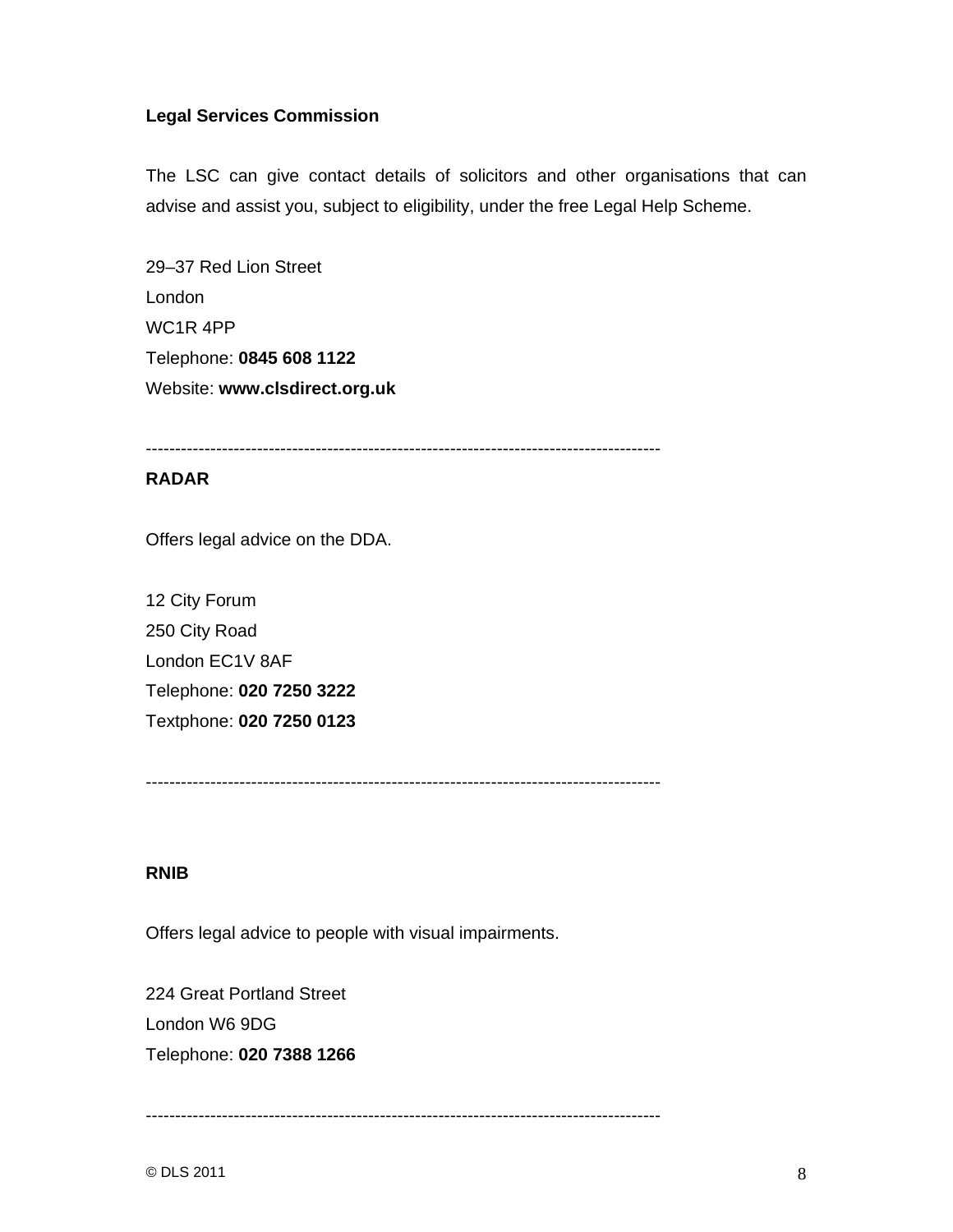#### **The Law Centres Federation**

Provides details of local Law Centres which can give legal advice and assistance with disability discrimination claims.

Duchess House 18–19 Warren Street London W1P 5DB Telephone: **020 7387 8570** 

----------------------------------------------------------------------------------------

**National Association of Citizen's Advice Bureaux** (also known as 'Citizens Advice')

Provides details of local CABs which can give legal advice and assistance with employment claims.

Myddleton House 115–123 Pentonville Road London N1 9LZ Telephone: **020 7833 2181**  Fax: **020 7833 4371**  Website: **www.nacab.org.uk** 

----------------------------------------------------------------------------------------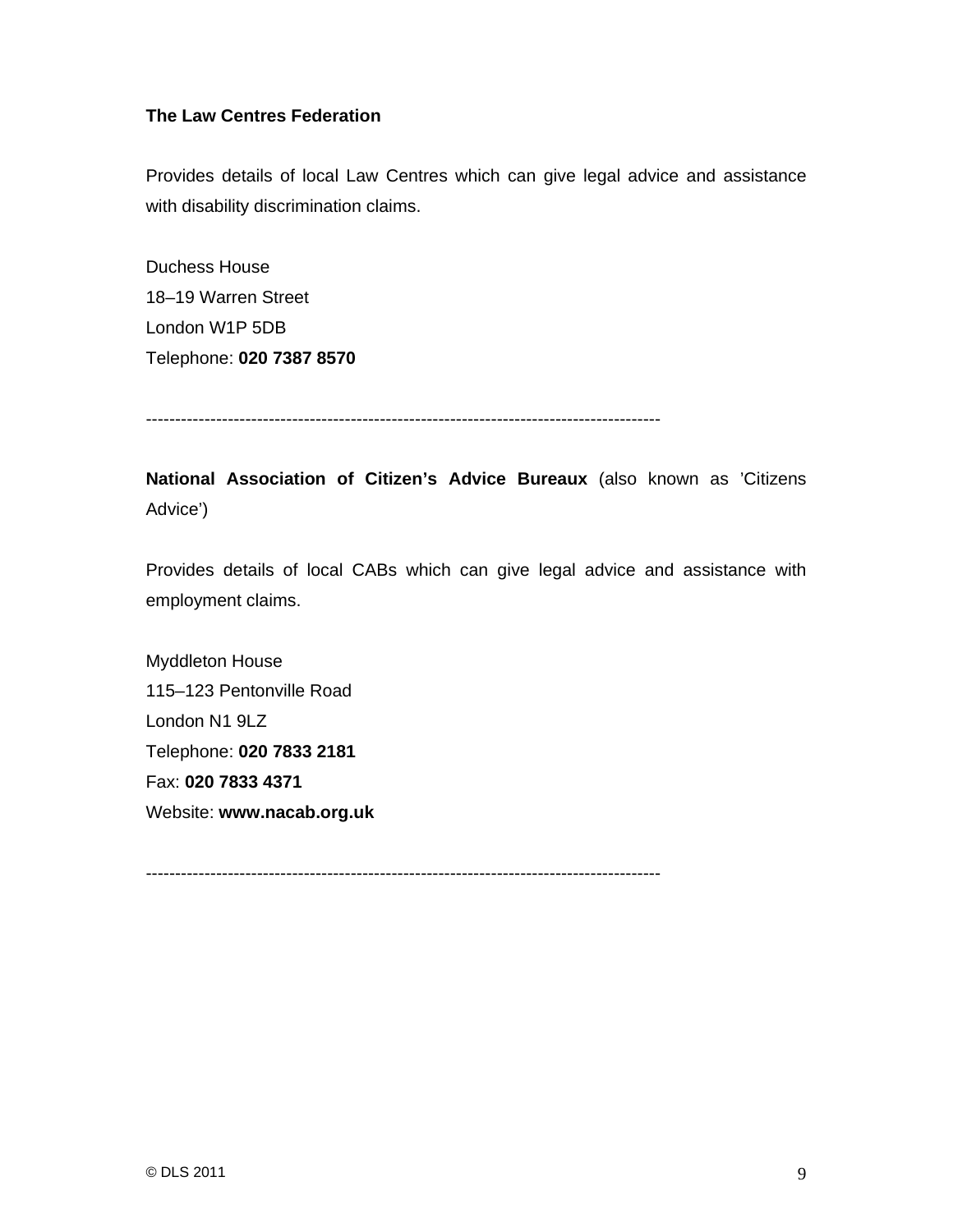#### **The Law Society**

Provide details of solicitors who can advise on discrimination and employment cases.

Ipsley Court Berrington Close **Redditch** Worcestershire B98 0TD Telephone: **020 7242 1222**  Website: **www.lawsociety.co.uk**